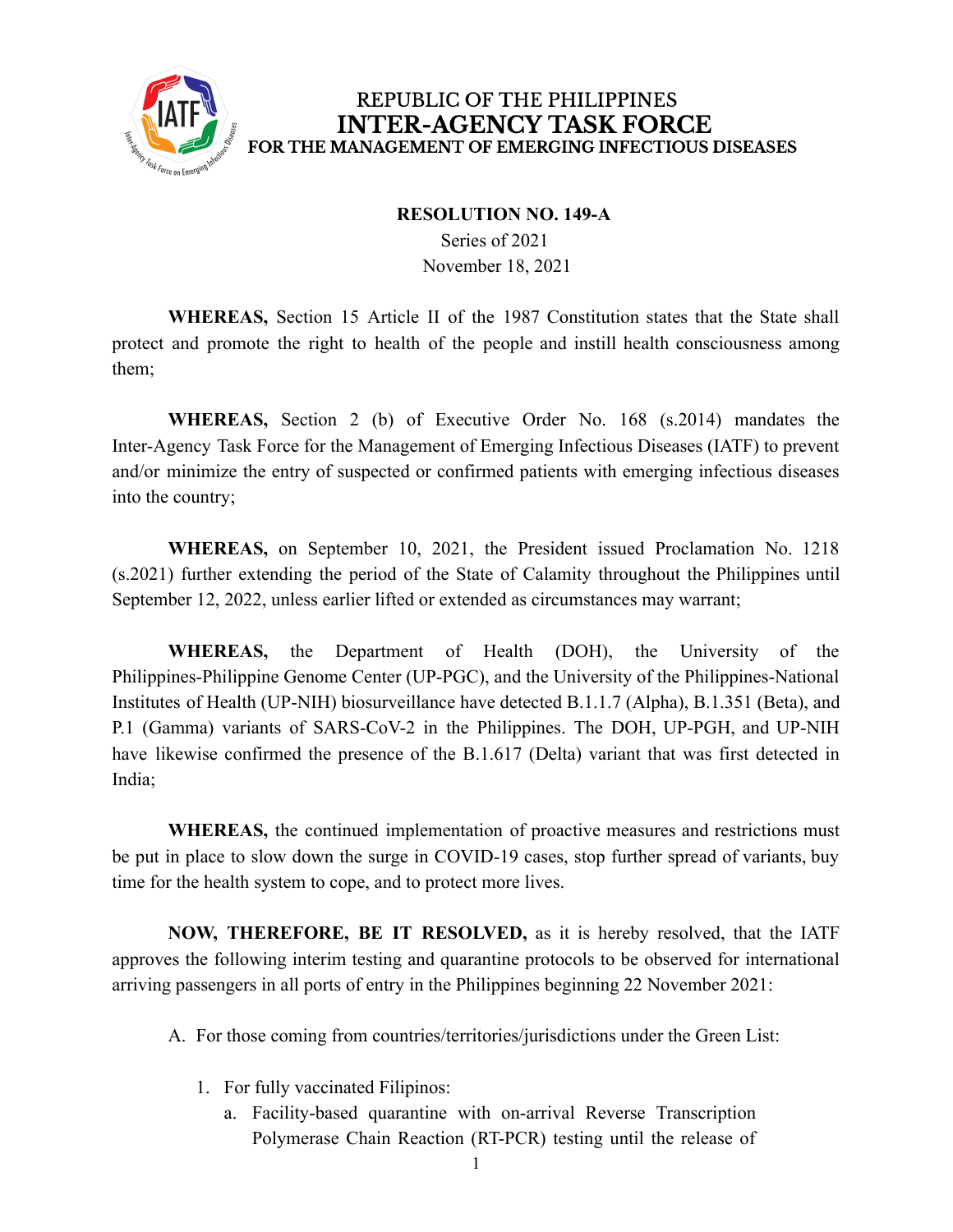

## REPUBLIC OF THE PHILIPPINES **INTER-AGENCY TASK FORCE** FOR THE MANAGEMENT OF EMERGING INFECTIOUS DISEASES

their negative results. Afterwhich, the individual is enjoined to self-monitor until the fourteenth (14th) day of their arrival with the date of arrival being the first day; or

- b. If with a negative test taken within seventy-two hours (72hrs) prior to the departure from the country of origin, no facility-based quarantine, and no on-arrival RT-PCR test is required.
- 2. For fully vaccinated foreigners, a negative RT-PCR test shall be required to be taken within seventy-two hours (72hrs) prior to departure from the country of origin. Upon arrival, no facility-based quarantine and no on-arrival RT-PCR test will be further required but the passenger is enjoined to self-monitor for any symptoms until the fourteenth (14th) day with the first day being the date of arrival.
- 3. For unvaccinated, partially vaccinated, individuals whose vaccination status cannot be independently validated, and those vaccinated but failed to comply with the above test-before-travel requirements, facility-based quarantine until the release of a negative RT-PCR test taken on the fifth (5th) day and self-monitor until the fourteenth (14th) day of arrival with the date of arrival being the first day.
- 4. All passengers, whether Filipinos or foreigners, merely transiting through a non-Green List countries/territories/jurisdictions shall not be deemed as having come from or having been to said countries/territories/jurisdictions if they stayed in the airport the whole time and were not cleared for entry into such countries/territories/jurisdictions by its immigration authorities.
- B. For those coming from countries/territories/jurisdictions under the Yellow List:
	- 1. For fully vaccinated individuals:
		- a. A negative RT-PCR test conducted within 72 hrs prior to departure from the country of origin will be required. Upon arrival, they shall undergo facility-based quarantine with a 3rd day RT-PCR test, with the date of arrival being the first day. Upon release of a negative RT-PCR test, they may be discharged from facility quarantine. After which, they are enjoined to self-monitor up to the 14th day from the date of arrival; or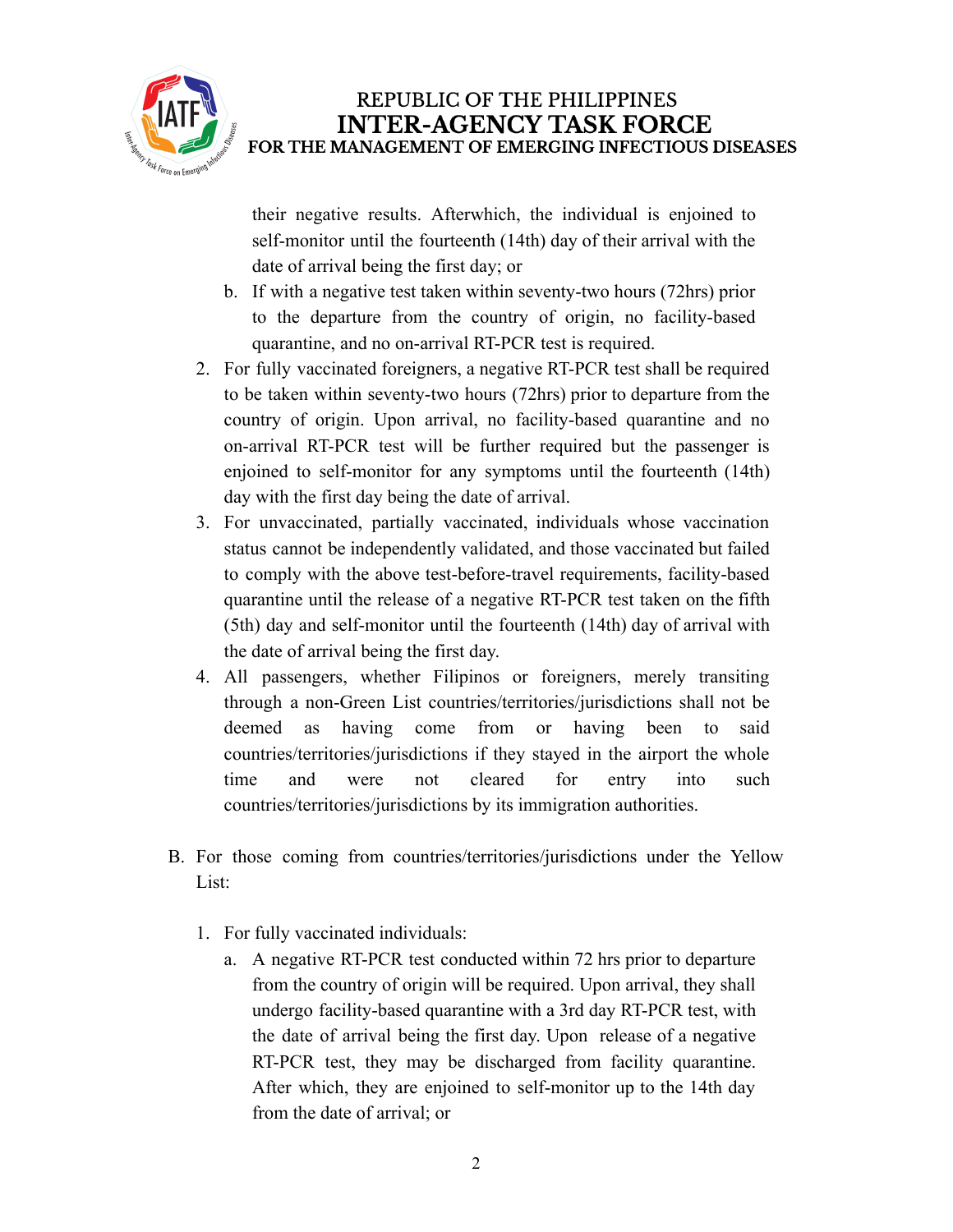

- b. If without a negative pre-departure test, they shall undergo facility-based quarantine with a fifth (5th) day RT-PCR test, with the date of arrival being the first day. Upon the release of a negative RT-PCR test, they may be discharged from facility quarantine. After which, they shall be required to undergo home quarantine until the 10th day from the date of arrival.
- 2. Individuals who are unvaccinated, partially vaccinated, or whose vaccination status cannot be independently validated are to undergo facility-based quarantine with an RT-PCR test done on the seventh (7th) day, with the date of arrival being the first day. Upon the release of a negative RT-PCR test, individuals shall be required to undergo home quarantine until the fourteenth (14th) day from the date of arrival.
- C. The inbound international travel of all persons, regardless of vaccination status, coming from or who have been to "Red List" countries/territories/jurisdictions within the last fourteen (14) days prior to arrival to any port of the Philippines shall not be allowed. Only Filipinos returning to the country via government-initiated repatriation, non-government-initiated repatriation, and Bayanihan Flights may be allowed entry subject to a ten-day facility-based quarantine upon arrival with RT-PCR testing on the seventh (7th) day with Day 1 being the day of arrival. Notwithstanding a negative test result, the arriving traveler shall complete the minimum facility-based quarantine period of ten (10) days. Upon the completion of the mandated 10-day facility based quarantine and presentation of a negative RT-PCR result, they may be discharged from the facility. Passengers, whether Filipinos or foreigners, merely transiting through Red List countries/territories/jurisdictions shall not be deemed as having come from or having been to said country/territory/jurisdiction if they stayed in the airport the whole time and were not cleared for entry into such country/territory/jurisdiction by its immigration authorities. Upon arrival in the Philippines, passengers who merely transited through a Red List country/territory/jurisdiction shall comply with existing testing and quarantine protocols.
- D. The testing and quarantine protocols of minors shall follow the testing and quarantine protocol of the parent/guardian traveling with them, regardless of the minor's vaccination status, and country of origin.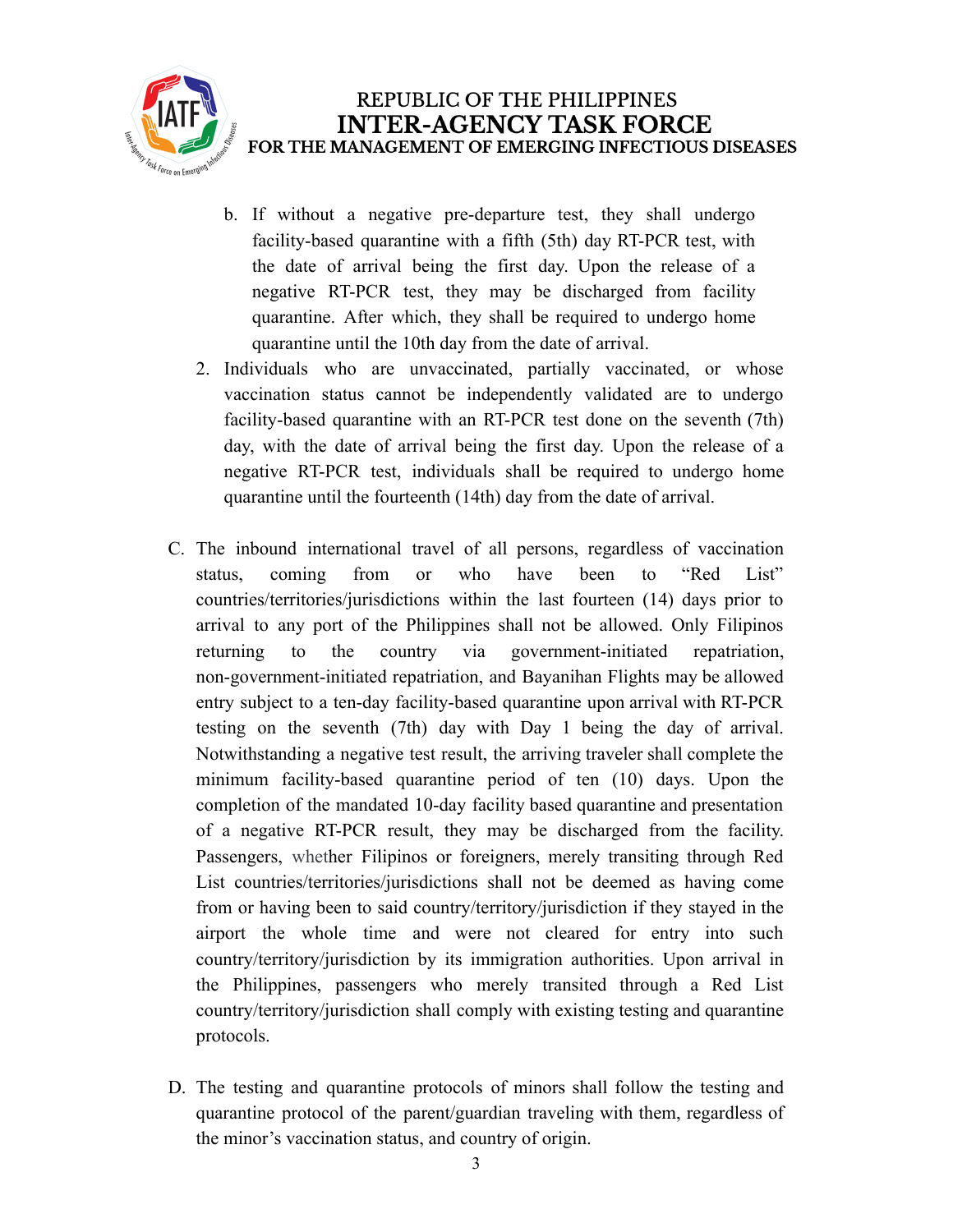

- E. The Bureau of Quarantine shall ensure strict symptom monitoring while the passengers are in facility quarantine.
- F. All individuals undergoing facility-based quarantine at the date of implementation of this provision may retroactively avail of the same.
- G. The foregoing testing and quarantine protocols shall be subject to special protocols approved by the IATF or the Office of the President for certain classes of travelers or ports of origin. The inbound travel of foreign nationals shall be subject to visa categories allowed entry in the Philippines, and immigration laws, rules, and regulations such that the Commissioner of Immigration shall have the exclusive prerogative to decide on waiver or recall of exclusion orders for all foreign nationals authorized entry under relevant IATF resolutions, subject to regular reporting to the IATF Secretariat at the end of each calendar month.

**RESOLVED FURTHER,** that the Chairperson and the Co-Chairperson shall be duly authorized to sign this Resolution for and on behalf of the Inter-Agency Task Force.

**APPROVED** during the 149th Inter-Agency Task Force Meeting, as reflected in the minutes of the meeting, held this November 18, 2021, via video conference**.**

**FRANCISCO T. DUQUE III** Secretary, Department of Health IATF Chairperson

**KARLO/ALEXEI B. NOGRALES** Secretary, Office of the Cabinet Secretariat IATF Co-Chairperson